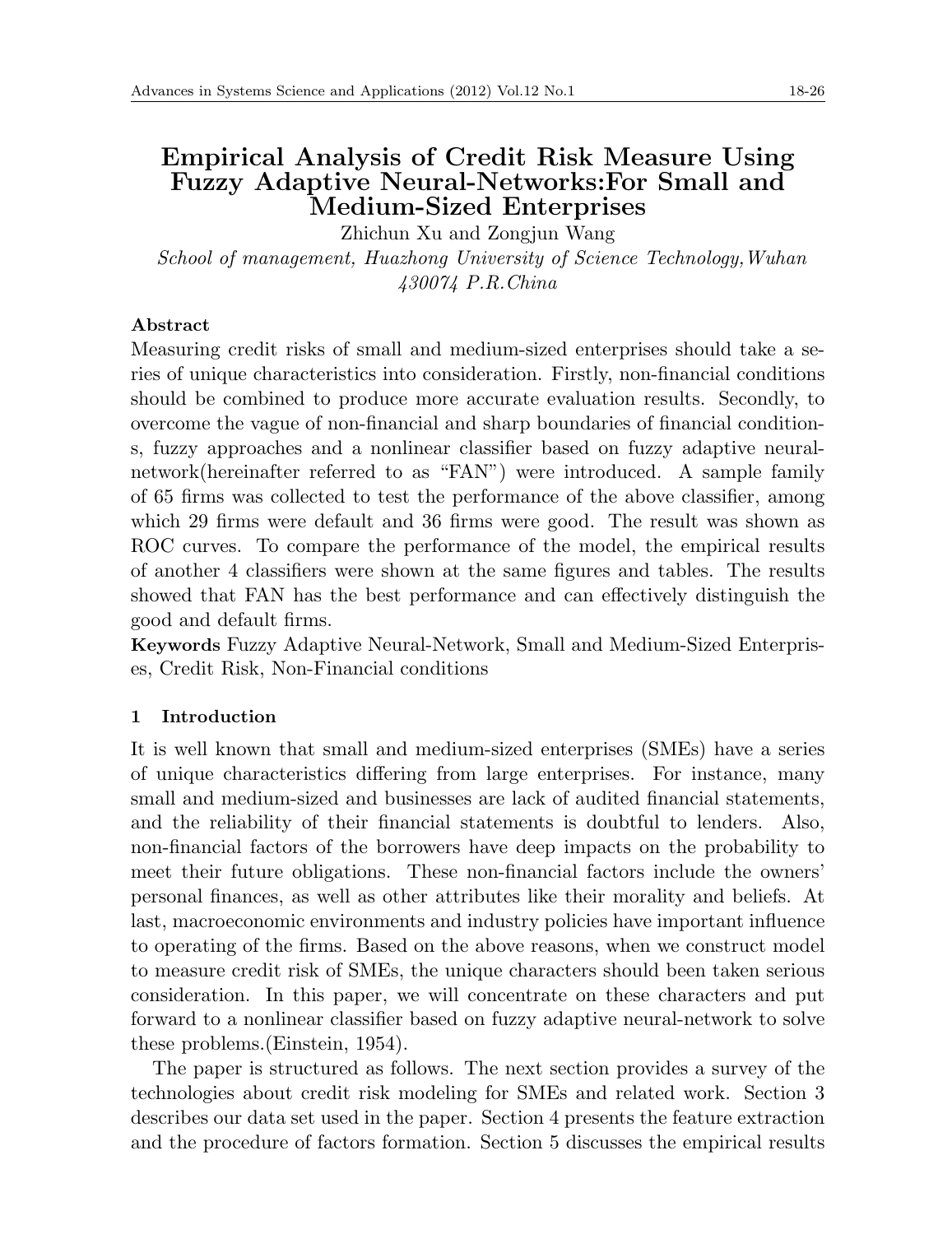and analyzes the results together with a comparison between the two methods. We conclude the paper in Section 6.

#### **2 Technologies about Credit Risk Measure for SMEs**

Unlike many literatures emphasizing financial conditions, Edmister (1988) claimed that numerical financial ratios and human credit analysis could be combined to produce more accurate evaluation results for credit risk measure. Neglecting the information provided by these qualitative factors might result in undesirable consequences[1]. Based on the judgments, many non-financial conditions were introduced to model the credit risk of SMEs. But the non-financial conditions always were linguistic and vague, they could not be easily treated like financial ratios in linear discriminant models such as MDA and logistic regression model. Even for financial information, the sharp boundaries also need seriously treated[2].To overcome this problem, fuzzy approaches were introduced. Rommelfanger (1999) proposed the use of fuzzy logic to check the credit solvency of small business firms [3]. Weber (1999) used fuzzy logic for credit worthiness evaluation[4]. Syau et al. (2001) used fuzzy membership function to model the credit worthiness of an enterprise[5].

Chen (1999) presented a fuzzy credit-rating approach to deal with the problem arisen from the credit rating table used in Taiwan. The evaluation criteria were modeled as a hierarchical decision structure, and fuzzy integral was employed for aggregating credit information[6]. Resent research has been done by Jiao et al (2007). In their paper, fuzzy adaptive network was used to model the credit rating of small financial enterprises. The data of the credit rating problem was first represented by the use of fuzzy numbers. The network based on inference rules was constructed and was trained or learned by using the fuzzy number training data. Because of the learning and the linguistic representation ability of the fuzzy adaptive network, they showed that it was ideally suited for the modeling of credit rating[2].

Compared to Jian's work (2007), we consider the non-financial information when we classify SMEs by using fuzzy approaches together with neural-network. Furthermore, we conduct factor analysis as a pretreatment process to reduce the complexity and detect structure in the relationships between variables.In addition, we apply analytic Hierarchy Process to get the weights of non-financial conditions. The input vectors have 5 dimensions, the output has only one dimension. The result will show on ROC curves.

#### **3 Data Acquisition**

Statistics on SMEs are problematic almost by nature: the majority of them aren't public companies and the financial information together with non-financial infor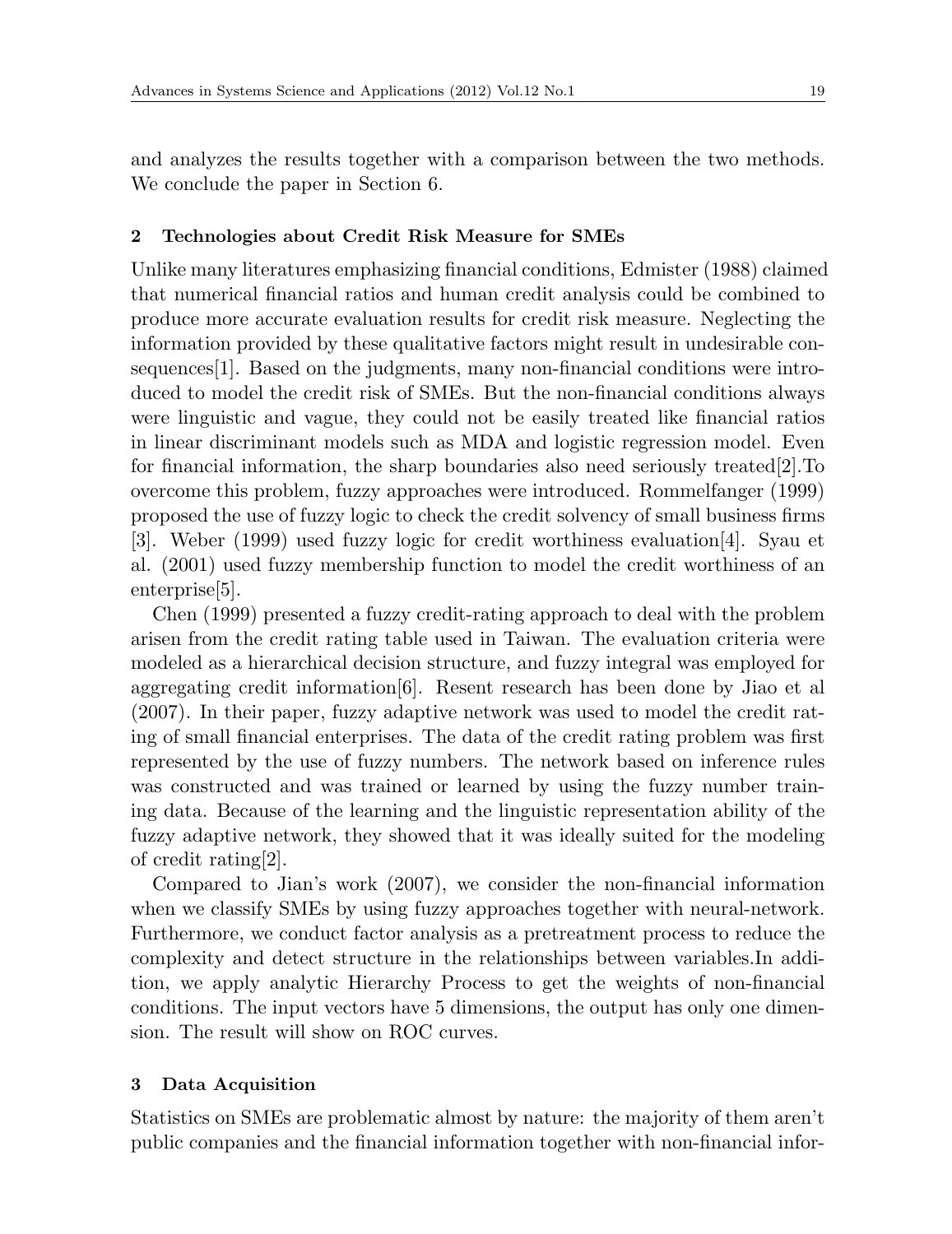mation can't be obtained publicly. In contrast to most other Western countries, there is no long official default history that can be used. Only by combining different sources, and expensive and labor-intensive process, can a usable database of default be constructed.

As far as default companies are concerned, we adopt the definition in the Basel Accord II. The Basel II (2004) suggest a conservative definition of default for a bank, that a default is considered to have occurred with regard to a particular obligor when the obligor is past due more than 90 days on any material credit obligation to the banking group, or the bank considers that the obligor is unlikely to pay its credit obligations to the banking group in full, without recourse by the bank to actions such as realizing security.

The accounting data used in this study are collected by a State-Owned bank's Credit Management System. Because the systems have been run since 2002, we get the data in the period between 2002 and 2008. When a firm is granted a credit rating by the bank, the bank's loan managers are obliged to register their customers' fixed information at first time together with accounting report each quarter of every year. During the period of 2002 to 2008, a total of 65 loans are selected. The data set comprises of 36 good loans (GL) and 29 bad (or default) loans (BL). All loans are under the normal loan scheme. All of the 65 loans correspond to 65 firms. The financial conditions are collected from the Credit Management System. The ratios are calculated based on the data in the balance sheets and income statements. The ratios of the default firms are calculated by the data of the years before default. The ratios of the good firms are computed by the newest data we can get. To obtain the objective evidence according to a company's non-financial conditions, a reliable way is to collect the views of experienced bank loan officers who are asked to assess the degree of each information source using five linguistic terms, namely "very good", "good", "fair", "bar", and"very bad". We collect the 65 firms' basic information, and select 12 factors representing 4 kinds of abilities. The 12 non-financial factors are selected referring to the practices of loan risk classification of Chinese commercial banks. We produce consulting tables and distribute them to 30 bank's account managers and loan officers, and receive 24 answers. The answers are expressed by the above five linguistic. All the financial conditions and non-financial conditions are listed in Table 1.

#### **4 Feature Selection and Factor Formation**

Described as above section, the financial conditions listed as Table 1 have 10 items and non-financial conditions have 12 items. If all of them are used as inputs when we train fuzzy adaptive neural network, the nodes in hidden layer will become too large to properly work. In order to reduce the number of variables and to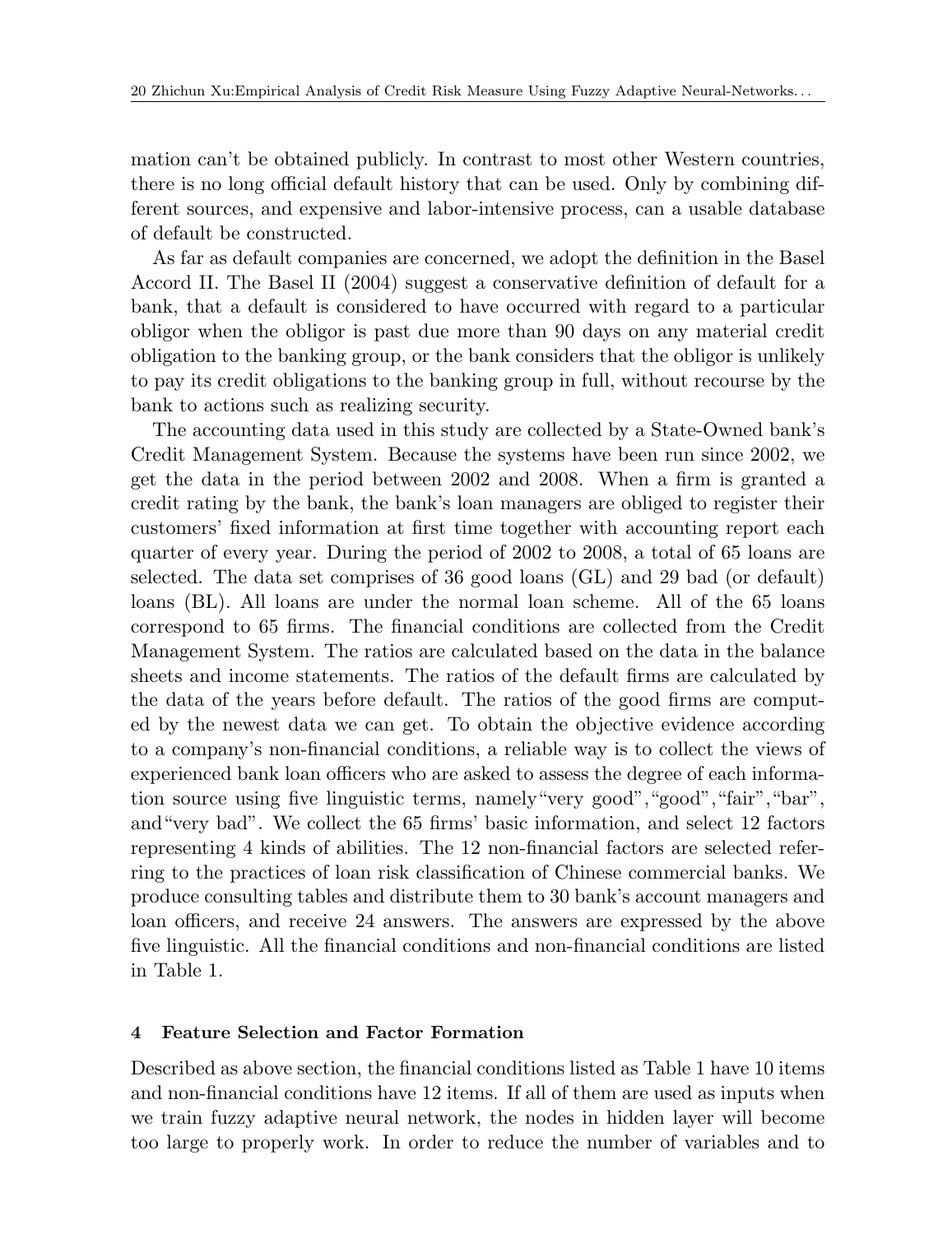detect structure in the relationships between variables, an effective method to deal with financial conditions is the application of factor analytic techniques. We can combine the variables into several factors and reduce the complexity.

| Financial conditions $(F)$       | Non-financial conditions                         |
|----------------------------------|--------------------------------------------------|
| $--$ Debt payment ability        | $-$ -debt payment ability (NF1)                  |
| Debt-to-asset $ratio(F1)$        | Period matching of liabilities and assets (NF11) |
| Quick ratio $(F2)$               | Ability of financing from outside in time(NF12)  |
| Current ratio( $F3$ )            | Collateral(NF3)                                  |
|                                  | $--$ Earning ability (NF2)                       |
| $--$ Earning ability             | Sustained profitability (NF21)                   |
| Return on $assets(F4)$           | Core Business $(NF22)$                           |
| Return on net sales $(F5)$       | Quality of $profit(NF23)$                        |
| -- Management ability            | $--$ Management ability (NF3)                    |
| Total assets $turnover(F6)$      | Innovation ability (NF31)                        |
| Inventory turnover $(F7)$        | Customer degree of satisfaction (NF32)           |
|                                  | Equipment and technologies (NF33)                |
| -- Growth ability                | $--$ Characteristics of company and owner(NF4)   |
| Sale growth $ratio(F8)$          | Education degree of the owner (NF41)             |
| Net asset growth $ratio(F9)$     | Moral behavior of the owner (NF42)               |
| Net profit growth ratio( $F10$ ) | Specifications of management (NF43)              |

**Table 1** Variables used in the model

Differ from those financial conditions can be expressed by numerical ratios, Non-financial conditions are the problem we must seriously consider. As a result, we firstly put our focuses on the fuzzy processing of non-financial information. Similar to the work of Jiao(2007), Our purpose is to get an aggregative score to express the information. In order to get the total score, we should calculate the objective evidence of each information source. To obtain the objective evidence according to a company's non-financial conditions, we get five linguistic expressions by the above section's methods. For the subsequent fuzzy operations, these linguistic terms should be translated into fuzzy numbers. We use five triangular fuzzy numbers to describe these linguistic terms according to a kind of conversion scale. The definitions of these fuzzy numbers are  $(80, 90, 90)$ ,  $(70, 80, 90)$ ,  $(60,$ 70, 80), (50, 60, 70), and (50, 50, 70), respectively, as shown in Fig.1. By the fuzzy numbers, we can compute the average numbers of the non-financial conditions of each firm.

It should be noted that another problem is to decide the weighting of each nonfinancial criterion. Since this weighting depends on the particular problem at a particular time, the decision-maker usually determines it. An effective method to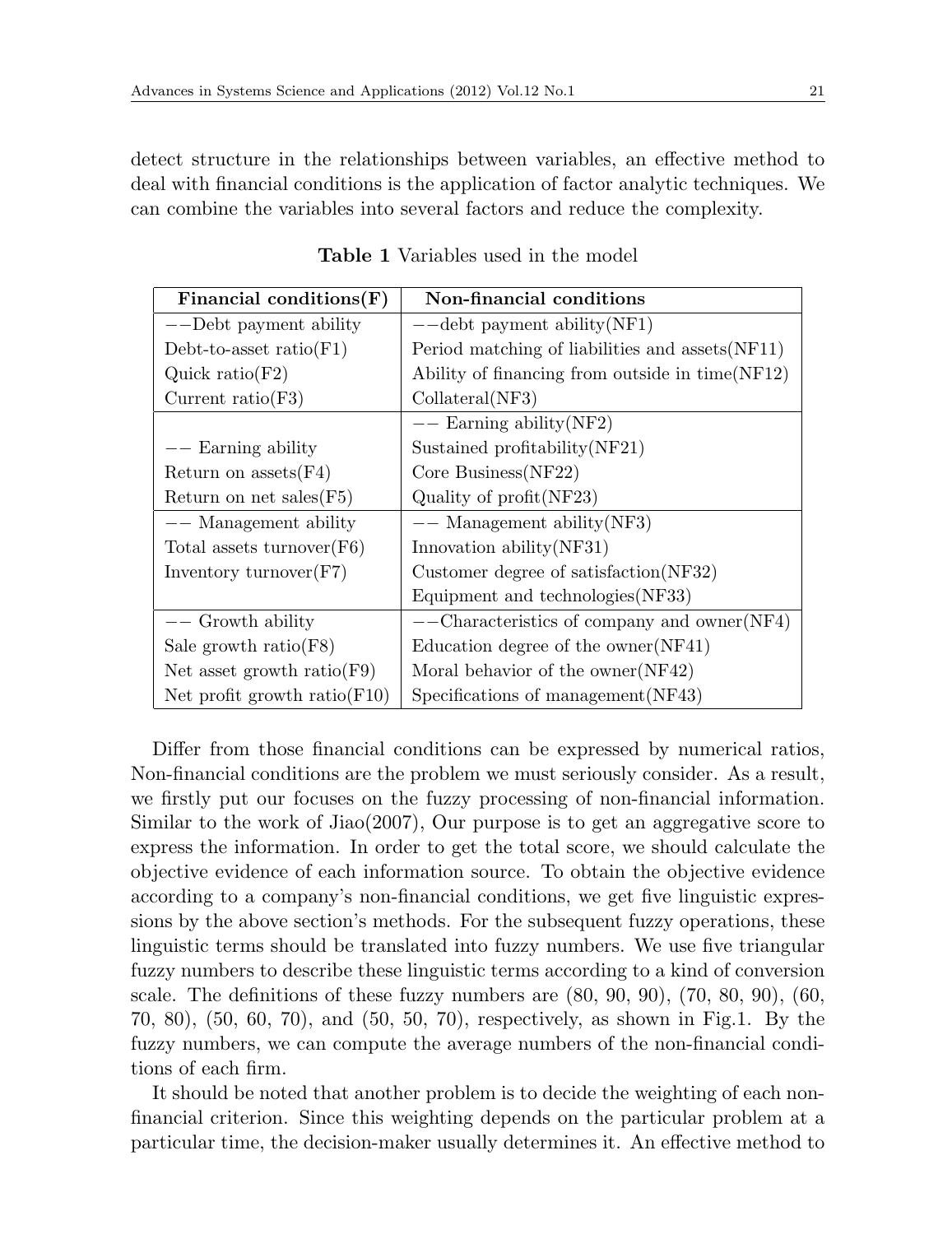

**Fig.1** Membership functions of the five rating levels for Non-financial conditions

build up the weighting structure is analytic Hierarchy Process. Since the focus of this paper is to illustrate the application of fuzzy logic and neural network, the process of analytic hierarchy won't be described in detail. We simplely give the result in Table 2.

| Variables | NF11       | NF12 | <b>NF13</b> | NF <sub>21</sub> | NF2  | NF23 |
|-----------|------------|------|-------------|------------------|------|------|
| Weights   | $0.23\,$   | 0.45 | 0.32        | 0.25             | 0.35 | 0.30 |
| Variables | NF31       | NF32 | NF33        | NF41             | NF42 | NF43 |
| Weights   | $\rm 0.19$ | 0.23 | 0.42        | 0.31             | 0.53 | 0.16 |

**Table 2** Normalized weights for the non-financial conditions category

Based on fuzzy arithmetic the aggregation of n fuzzy triangular numbers  $x_i = (x_i^L, x_i^C, x_i^R), i=1, 2, 3, \dots$ , with normalized weights  $W = (W_1, W_2, \dots, W_n)$ can be carried out using the following equations:

$$
a^C = \sum_{i=1}^n w_i x_i^c \quad a^L = \sum_{i=1}^n w_i x_i^L \quad a^R = \sum_{i=1}^n w_i x_i^R \tag{1}
$$

The final aggregated triangular fuzzy number is assumed as  $A = (a^L, a^C, a^R)$ .

Using the normalized weights listed in Table 2, the triangular fuzzy numbers for non-financial conditions and  $E_q$ . (1), the aggregated triangular fuzzy numbers for the four non-financial conditions categories of each sample can be obtained, respectively.

In order to compare or rank the credit ratings of the fuzzy numbers obtained above, the overall existence ranking index (OERI) will be used. For triangular fuzzy numbers, the overall existence measure OM for fuzzy set A can be written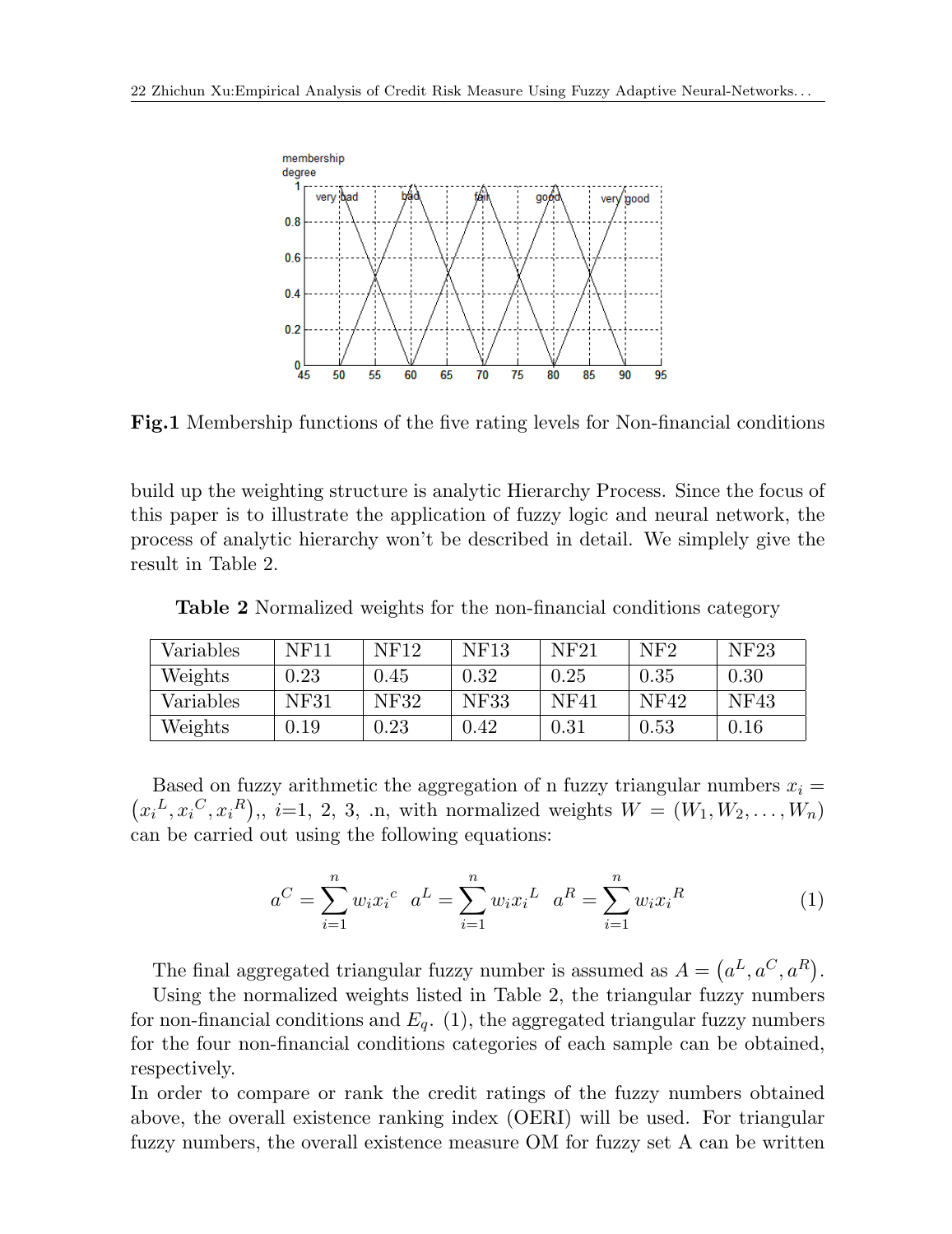as:

$$
OM(A) = \frac{4a^L - a^C + a^R}{4} \tag{2}
$$

Using  $E_q(2)$ , we can obtain the OERI ratings of each sample company.

We describe the process of feature selection as follows.

Step1. Use factor analytic approach to treat the financial conditions. As a result, we obtain four main components.

Step2. Build up the membership functions of the five rating levels for each non-financial criterion and the result criterion.

Step3. Decide the weights of each criterion using analytic Hierarchy Process.

Step4. Calculate the objective evidence of the four non-financial conditions categories by aggregating the triangular fuzzy numbers and rank the fuzzy numbers using the overall existence ranking index approach. Finally, a ranking numerical value for each sample can be obtained.

Using factor analysis technique, we can combine 10 variables into several main components. By analyzing the data described above, we get four main components representing the four categories respectively. Together with the aggregative score representing the non-financial conditions, we get five factors which represent the characters of a company and construct input vectors with five dimensions.

#### **5 Classification Procedure and Results**

Based on the above discussions, every sample company is represented by a five feature vector. The classifier will be constructed by fuzzy adaptive neural network. In order to check the performance of the classifier, a generalized dynamic fuzzy neural network (hereinafter referred to as "GDFNN") introduce by Wu et al.(2007), a common BP neural network and logistical regression classifiers are used to process the data respectively. A method name Round-Robin will be used to extract training samples and checking samples. During every round, N-1 samples are used as training samples and the remaining one is used as checking sample. The process will be repeated until all samples are checked once. The performance of classification will be evaluated by ROC methodology. The experiments were run on Matlab7.0. The results are shown as Fig.2,Fig.3 and Table 3.

By using FAN classifier, the ROC curve line area(AZ) reached 0.959, and corresponding true default rate and false default rate were 89.6% and 11.2%,respectively, and the overall rate of accuracy was 89.2%.

Another classifier is constructed by GDFNN, a General Dynamic Fuzzy Neural Network. The network is constructed based on RBF network and had four layers. The first layer is input layer. The second layer is membership function layer. The third layer is If-then rule layer and the last layer is normalizing layer. The GDFNN is equivalent to TSK fuzzy logic system. The classifier is trained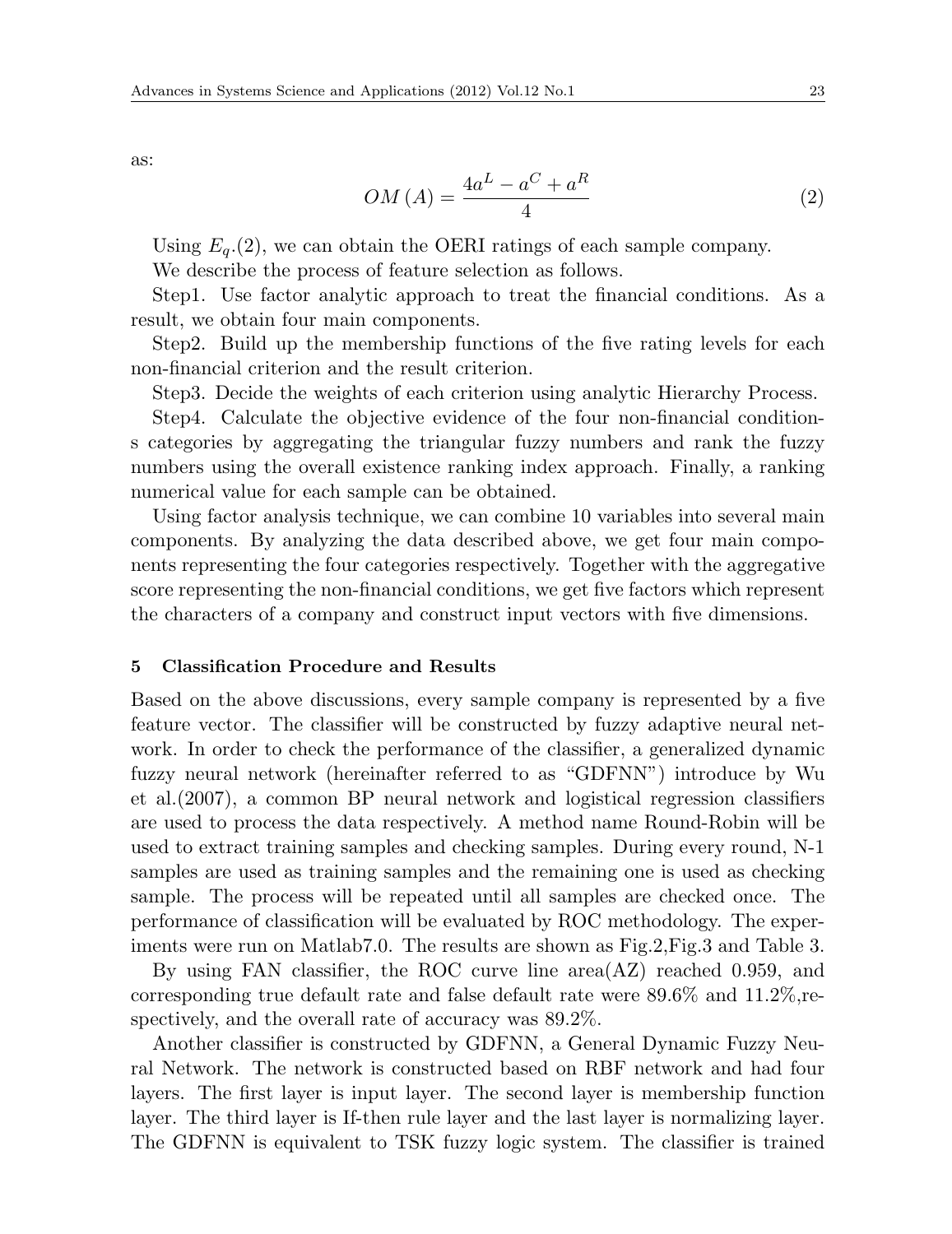like the above FAN classifier. And the result is shown as Fig.2 either. The ROC curve line area $(AZ)$  reach 0.893, and the overall rate of accuracy is 81.5%.

The classifier BP haven't carried out fuzzy computation, and  $AZ=0.714$ , the rate of accuracy is 64.5%. The result of logistic regression classifier is listed as



**Fig.2** ROC curve created by FAN,GDFNN and BP classifier



**Fig.3** ROC curve created by FAN

Table 3. One can find that the rate of accuracy was lower than FAN and GDFN-N, but higher than BP.

The above four classifiers are tested by financial information and non-financial information. In order to test the effect of non-financial information, we build up a contrast experiment. The classifier is FAN, and the input vectors are conditions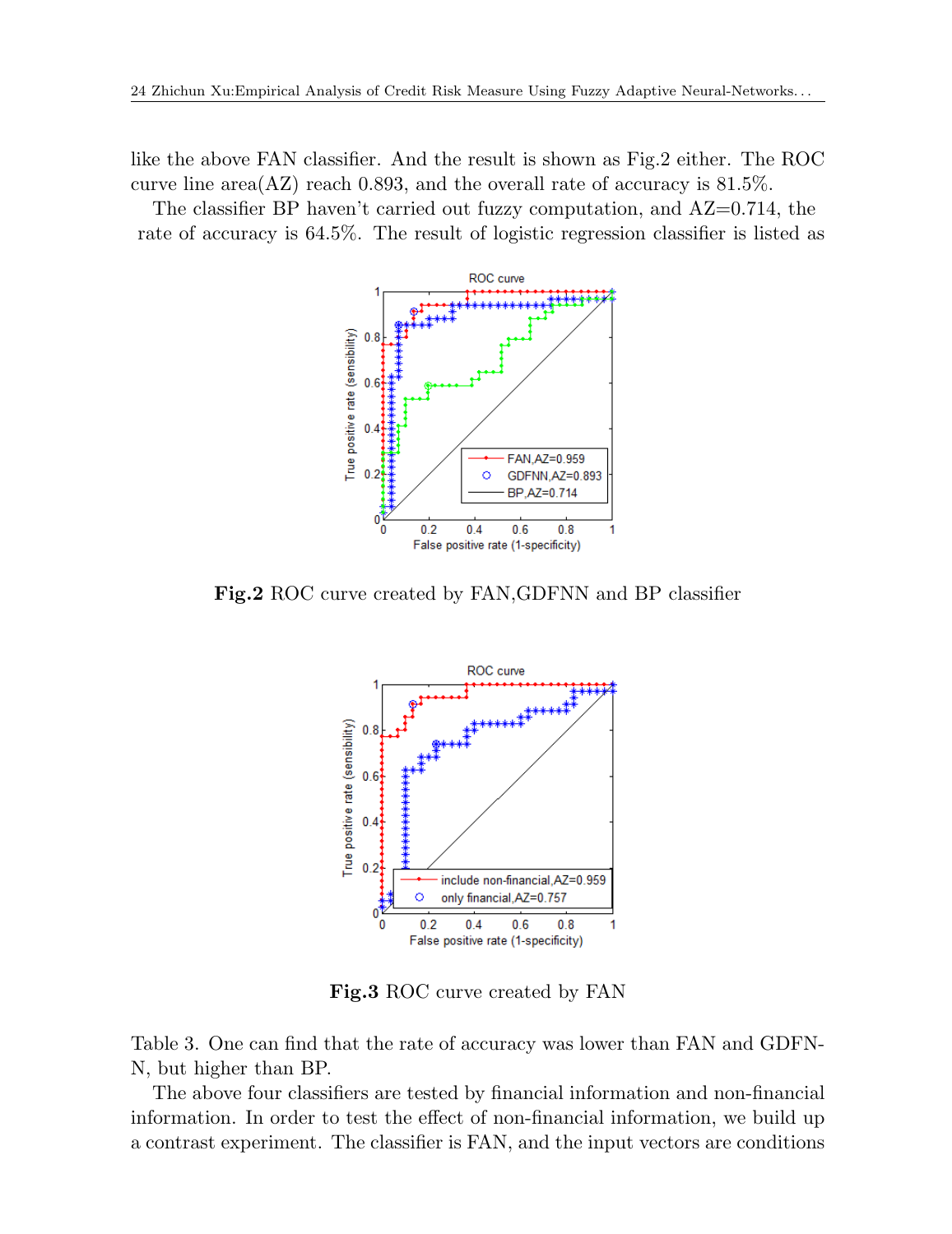including non-financial and not including non-financial condition. The result is shown as ROC curves. The higher curve is for the input with non-financial conditions just as Fig.1, and the lower curve line is for the input without non-financial conditions. The Az is equal to 0.959 and 0.757 respectively. The results show that non-financial conditions can raise the rate of accuracy of default.

|                     |                    | Predicted |                    |      |  |
|---------------------|--------------------|-----------|--------------------|------|--|
| classifier          | Observed           | Group     | Percentage Correct |      |  |
|                     |                    | .00.      | 1.00               |      |  |
| Logistic Regression | $Group\;0$         | 28        | 8                  | 77.7 |  |
|                     | Group 1            | 4         | 25                 | 86.2 |  |
|                     | Overall Percentage |           |                    | 81.5 |  |
| <b>FAN</b>          | $Group\;0$         | 32        | $\overline{4}$     | 88.8 |  |
|                     | Group 1            | 3         | 26                 | 89.2 |  |
|                     | Overall Percentage |           |                    | 89.2 |  |
| <b>GDFF</b>         | $Group\;0$         | 30        | 6                  | 83.3 |  |
|                     | Group 1            | 6         | 23                 | 79.3 |  |
|                     | Overall Percentage |           |                    | 81.5 |  |
| BP                  | $Group\;0$         | 25        | 11                 | 69.4 |  |
|                     | Group 1            | 12        | 17                 | 58.6 |  |
|                     | Overall Percentage |           |                    | 64.5 |  |

**Table 3** Classification table

## **6 Conclusion**

Small and medium-sized enterprises have uniquely financial features, models and methods to measure their credit risk need special treatments. In this paper, we have presented that non-financial conditions are helpful to produce more accurate evaluation results. In order to overcome the vague of non-financial and sharp boundaries of financial conditions, fuzzy approaches and a nonlinear classifier fuzzy adaptive neural network are conducted. Our numerical results demonstrated that fuzzy adaptive neural network is ideally suited for the modeling of problems such as credit rating or other financial systems when the variables or even the problem are vaguely defined. In addition, we showed the learning ability can improve the initially represented approximate model as more data become available.

## **References**

[1] R.O. Edmister. (1988), "Combining human credit analysis and numerical credit scoring for business failure prediction", *Akron Business Economic Re-*